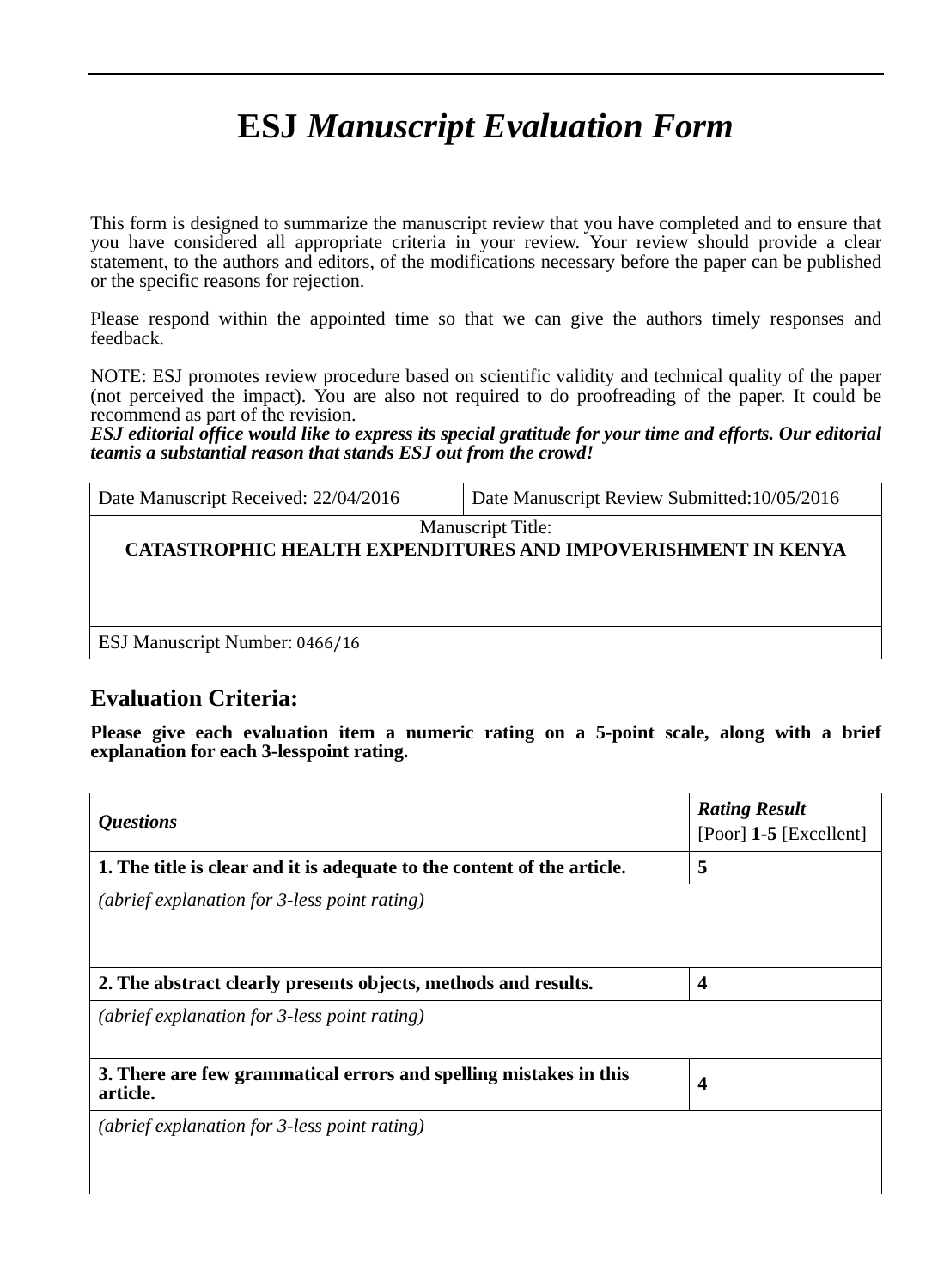| 4. The study methods are explained clearly.                                 | $\overline{\mathbf{4}}$ |
|-----------------------------------------------------------------------------|-------------------------|
| (abrief explanation for 3-less point rating)                                |                         |
|                                                                             |                         |
| 5. The conclusions or summary are accurate and supported by the<br>content. | $\overline{\mathbf{4}}$ |
| (abrief explanation for 3-less point rating)                                |                         |
|                                                                             |                         |
| 6. The references are comprehensive and appropriate.                        | 5                       |
| (abrief explanation for 3-less point rating)                                |                         |
|                                                                             |                         |
|                                                                             |                         |

# **Overall Recommendation**(mark an X with your recommendation):

| Accepted, no revision needed               |  |
|--------------------------------------------|--|
| Accepted, minor revisions needed           |  |
| Return for major revision and resubmission |  |
| Reject                                     |  |

## **Comments and Suggestions to the Author(s):**

- 1. Important indicate the institution affiliation of the authors.Superscrpt has been put without the mention of the meaning of the numbers.
- 2. The abstract needs to mention something about the problem that is being addressed
- 3. The problem in the body need to be made much clearer. The idea that the author is using two methodologies is not very clear. How for instance does the author know that one method is better than the other one so that the paper can demonstrate methodological superiority of one methodology over the other? This need to come out clearly in the reading.
- 4. Generally the paper is too long. At least a 15-20 page manuscript is highly recommended for a focused journal. In line with this I suggest that the author find a way of shortening the introduction by concentrating on some key background information that relates to the actual problem statement. I also suggest that the author restrict the work to national levels so that the paper remains focused as suggested by the title. In this way the author can maintain discussion at national level instead of moving the discussion to provincial level. As noted table, 3.1 which explain utilization is not provided.
- 5. Page 5 last paragraph does not add value. Remove it
- 6. Page 13 this statement is not important "Out of the whole data set which consisted of many variables, data on a few variables which were relevant for this exercise was extracted".
- 7. Table 6 is on descriptive statistics for the variable used in the paper, hence it should be start in the result discussion section.